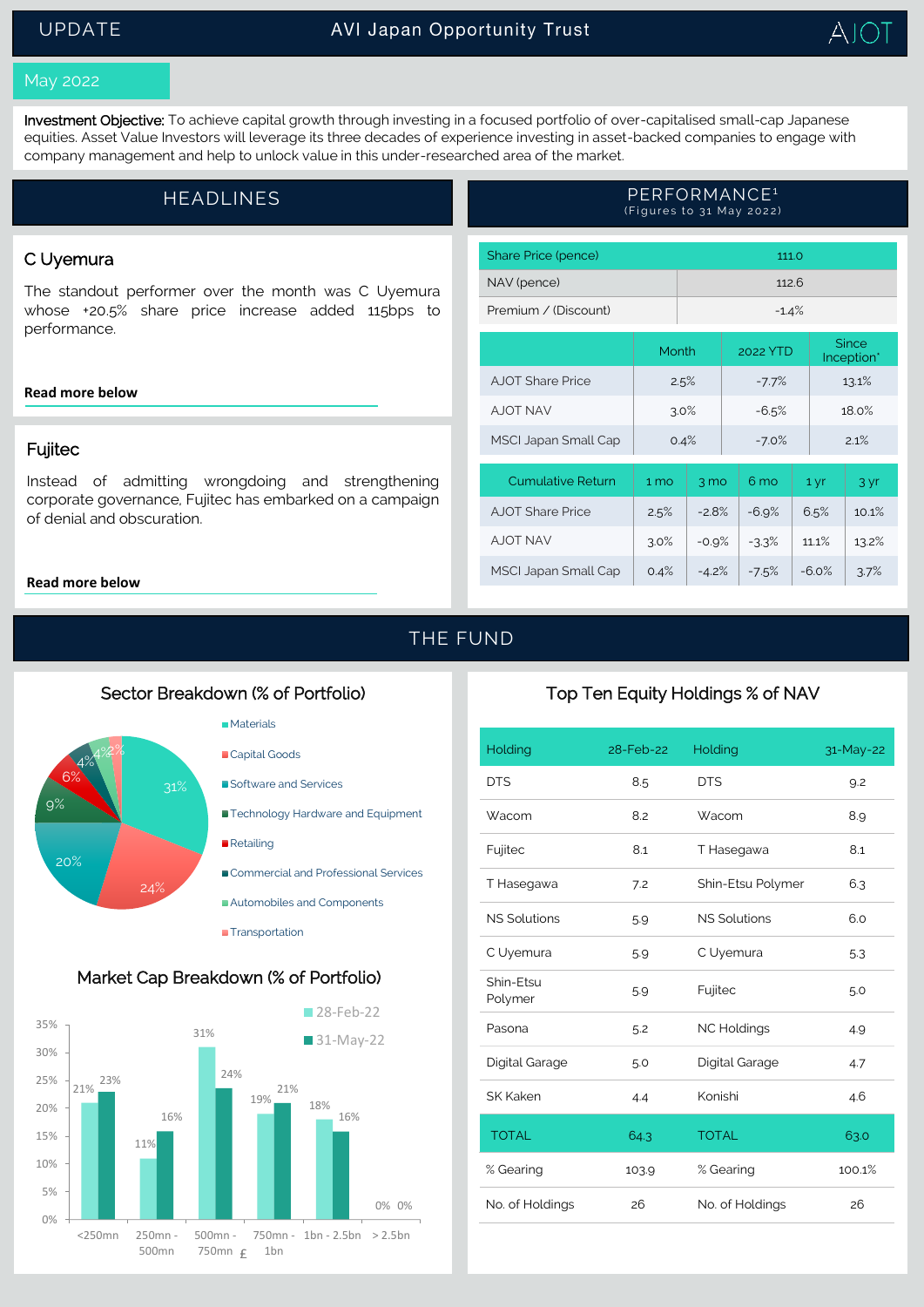

## MANAGER'S COMMENT

AJOT's NAV increased by +3.0% over the month, as the portfolio's companies finished reporting earnings. Our companies are not immune to rising raw material costs, and more of them than not saw margin pressure in the last quarter. However, our companies, which generally have good levels of pricing power, have expressed that they expect to pass on most of the cost increases next year and the impact on margins should subside. For those holdings with a March year-end, dividends increased by an average of 16% with five companies announcing new share buybacks, joining three companies who have ongoing programs.

The BoJ is holding steady with its expansionary monetary policy, seeing the current 2% inflation as temporary. This continues to weigh on the Yen, which year-to-date is -4% against Sterling. On 10<sup>th</sup> June Japan will ease its border controls, allowing foreign nationals from group "blue" countries, the United Kingdom included, to travel to Japan without quarantine or on-arrival testing.

On a 5.9x EV/EBIT and with 59% of the market cap covered by net cash and listed investments the portfolio remains attractively valued. We are finding that our engagement efforts are becoming more welcome and that with closer relationships with management teams, we are being increasingly approached for advice.

<span id="page-1-0"></span>The standout performer over the month was C Uyemura whose +20.5% share price increase added 115bps to performance. C Uyemura manufactures specialised plating chemicals used in a variety of high-end applications from automotives to data centres. It is benefitting from strong end demand with its customers aggressively increasing manufacturing capacity. Profits grew 47% last year, after 26% growth the year before. Accompanying the strong profits was a more generous shareholder return policy. Next year's dividend will be 38% higher, which is twice the dividend two years ago, and in combination with share buybacks, C Uyemura is targeting a 50% total shareholder return ratio. We have been actively engaging behind the scenes, and along with less tangible improvements, such as a mid-term plan and a renewed website, have been encouraged by management's responses.

Despite the improvements and undemanding 4.8x EV/EBIT valuation, we decided to trim the position slightly to 5.3% of NAV at the end of the month vs 6.0% at the start. With several companies in our universe seeing share prices falling to multi-year lows we felt it sensible to reduce exposure to C Uyemura, which is not without cyclical downside risk, to build firepower for new opportunities.

For the second month in a row, DTS was a top-two contributor, adding 71bps to performance with a +7.6% share price return. The share price responded well to a new mid-term plan that included a raft of shareholder - positive announcements. Beyond higher shareholder returns which could see up to 33% of the market cap returned to shareholders in the next 3 years, DTS announced a strategy to double EBITDA by 2030, increase ROE to 16% and focus on high-value-added IT services. As the largest shareholder, owning 9.9% of the shares, we have been closely working with management and the Board privately. DTS' response to our engagement has been exemplary – they have listened to our concerns, spent senior management time with us and taken on board our suggestions. The positive share price performance, and significant outperformance vs the market, is we believe, a testament to our efforts and clearly demonstrates the real value of AVI's constructive activism - something that we hope will not have gone unnoticed by our other investee companies as well as other investors in the Japanese markets. Trading on only an 8x EV/EBIT we think DTS still has considerable upside.

Driven by a decline in the share price of listed price comparison website Kakaku.com (-6.8%) coupled with a widening of the discount from 37% to 40%, Digital Garage was the largest detractor, reducing returns by 55bps. Digital Garage is a holding company whose key assets are a listed 20% stake in Kakaku.com and one of Japan's largest payment settlement businesses. We estimate that these two assets, along with small stakes in venture start-ups and a digital marketing business, are worth 67% more than the current share price. We attribute the undervaluation partially to the holding structure but also to an incoherent strategy that has been poorly communicated to investors. We sent two presentations to management last year, 72 pages and 23 pages long, which led to a new strategic direction entitled "DG FINTECH SHIFT" - a step in the right direction. Frustratingly, however, Digital Garage continues to include slides on its previous strategy in its investor presentations, confusing investors. At our last meeting, we told management to throw these slides into the virtual trashcan and to focus on creating a clearer, simpler strategy. They seemed to take on board the feedback, and we plan to continue working with management to rectify the undervaluation.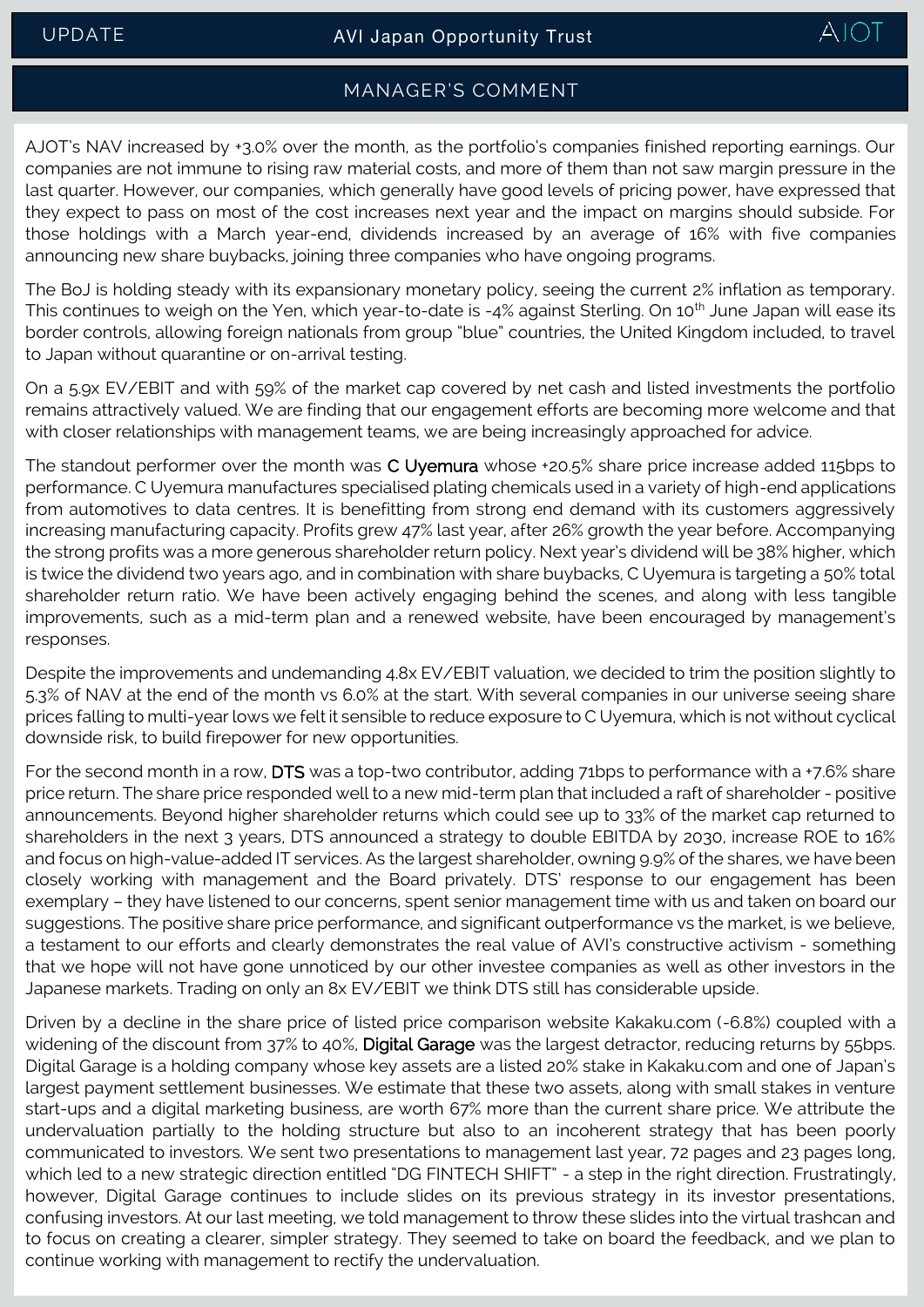

### MANAGER'S COMMENT

<span id="page-2-0"></span>Fujitec, a top ten global elevator & escalator manufacturer, was the second-largest detractor, reducing returns by 36bps as its share price fell by -10.5%. Having been a strong contributor earlier in the year, the share price has given up nearly all its gains, now up only +5.4% for the year. While Fujitec's share price has outperformed peers, it still trades at a discount, 11.5x EV/EBIT vs 18.0x.

During the month Oasis, a Hong Kong based activist investor, launched a campaign calling for shareholders to vote against the reappointment of President Takakazu Uchiyama, son of Fujitec's founder. Oasis highlighted several related-party transactions dating back to 1989, and as recently as 2021, alleging that Uchiyama has enriched himself at the expense of shareholders. Fujitec responded by appointing a law firm to lead an investigation into the transactions. As a leading shareholder, we discussed the allegations and Fujitec's response at length with the law firm that led the investigation, two outside directors and Fujitec executives, including President Uchiyama.

While we share Oasis' concerns about the related-party transactions, Fujitec's response was more troubling. Instead of admitting wrongdoing and strengthening corporate governance, Fujitec has embarked on a campaign of denial and obscuration. Fujitec's response omitted important details, the law firm Fujitec appointed to lead the investigation was not independent and the Board, amazingly and despite being 50% independent, unequivocally found that not one of the related-party transactions posed a problem for corporate governance. We are deeply disappointed and have made our grievances known to the Company, including suggestions on how to move forward. Regardless of the outcome, we hope that the collective voice of shareholders speaking out against the mistreatment of company assets is a reminder to executives that they are accountable to shareholders, even if they belong to the founding family.